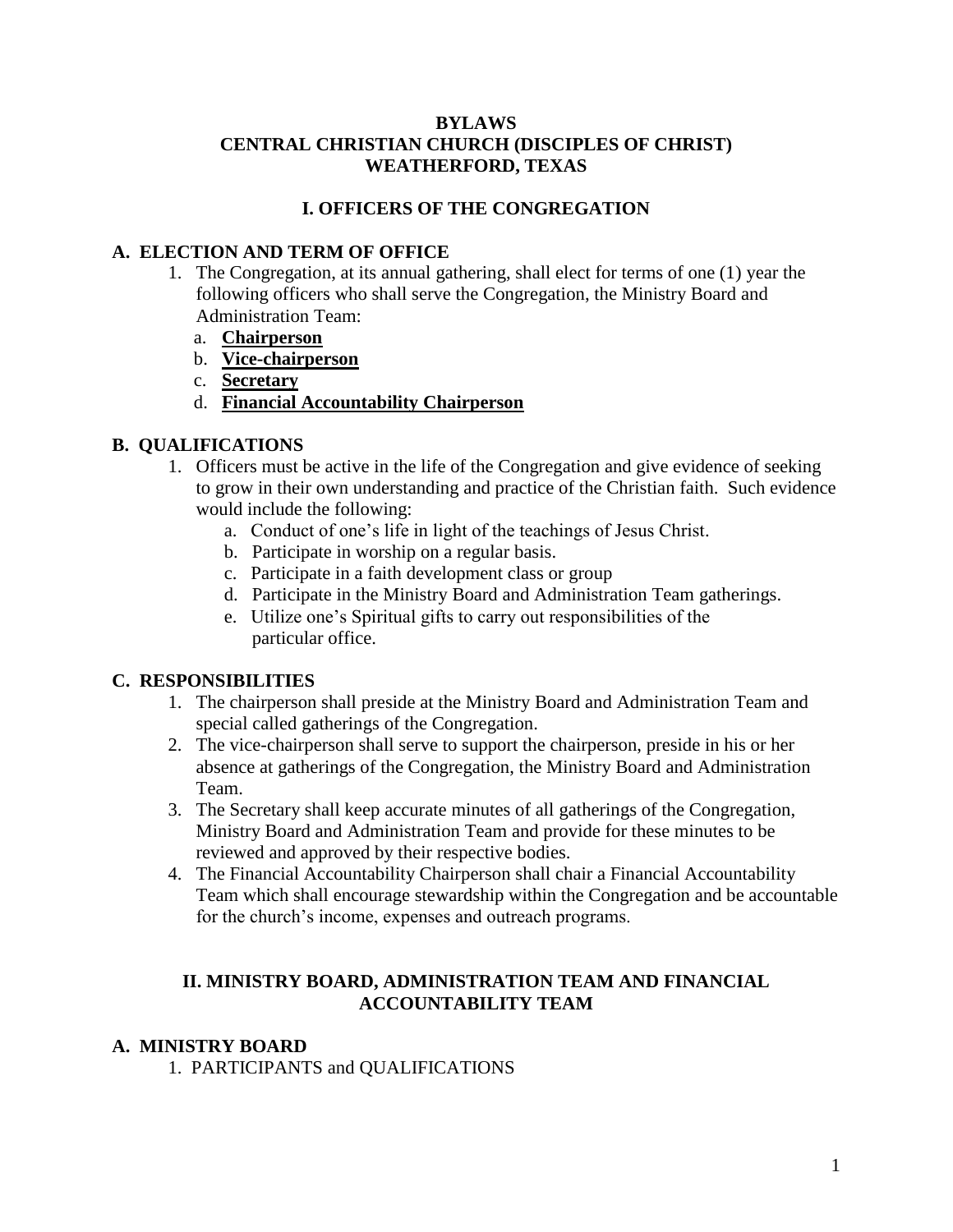a. The Ministry Board shall be composed of the participants of the Administration Team, a representative of the Deacons, representatives of the Ministry Teams, chairpersons of appointed committees or teams, and the ministerial staff who serve as members ex officio without vote.

b. The qualifications for Ministry Board participation are the same as those listed for Officers of the Congregation.

## **2. ELECTION AND TERM OF OFFICE**

a. Officers of the Congregation shall serve the Ministry Board Team for a one (1) year term following their approval at the annual Congregational gathering.

b. The chairperson or a selected representative of the Elders, Deacons and trustees shall represent their respective Ministries to the Ministry Board for a term of one (1) year.

c.Chairpersons of standing committees and Ministry Teams established by the Ministry Board shall be members of the Ministry Board for their current term of office.

## **3. RESPONSIBILITIES**

a. The Ministry Board shall be responsible for the planning, coordinating, resourcing, evaluating and implementing the Ministries of the Congregation.

b. The Ministry Board shall be composed of appointed committees and /or Ministry Teams throughout the duration of their existence.

c. The Ministry Board shall recommend to the Congregation the calling of any and all full time staff members serving as Ministers.

d. The Ministry Board shall approve of any and all part-time ministerial, professional and non-ministerial staff.

e. The Ministry Board shall hold at least six gatherings throughout the calendar year where each ministry or committee will share information about their respective ministries.

f. The Ministry Board shall approve the annual budget and proposed slate of officers, Trustees and Deacons before Congregational approval at the December annual Congregational gathering.

g. The Ministry Board may approve, disapprove, modify or refer back to the Administration Team any request or proposal made by the ministries or committees that are outside the boundaries set by the budget or the Bylaws and Constitution.

## **B. ADMINISTRATION TEAM**

## **1. PARTICIPANTS and QUALIFICATIONS**

a. The Administration Team shall be composed of the officers of the Congregation (Chairperson, Vice Chairperson, Secretary and Financial Accountability Chairperson), Staff Development Chairperson, Property Chairperson, Church Accountant, Elders Chairperson, a representative from the Trustees, and the Senior Minister who serves as a member ex officio without vote.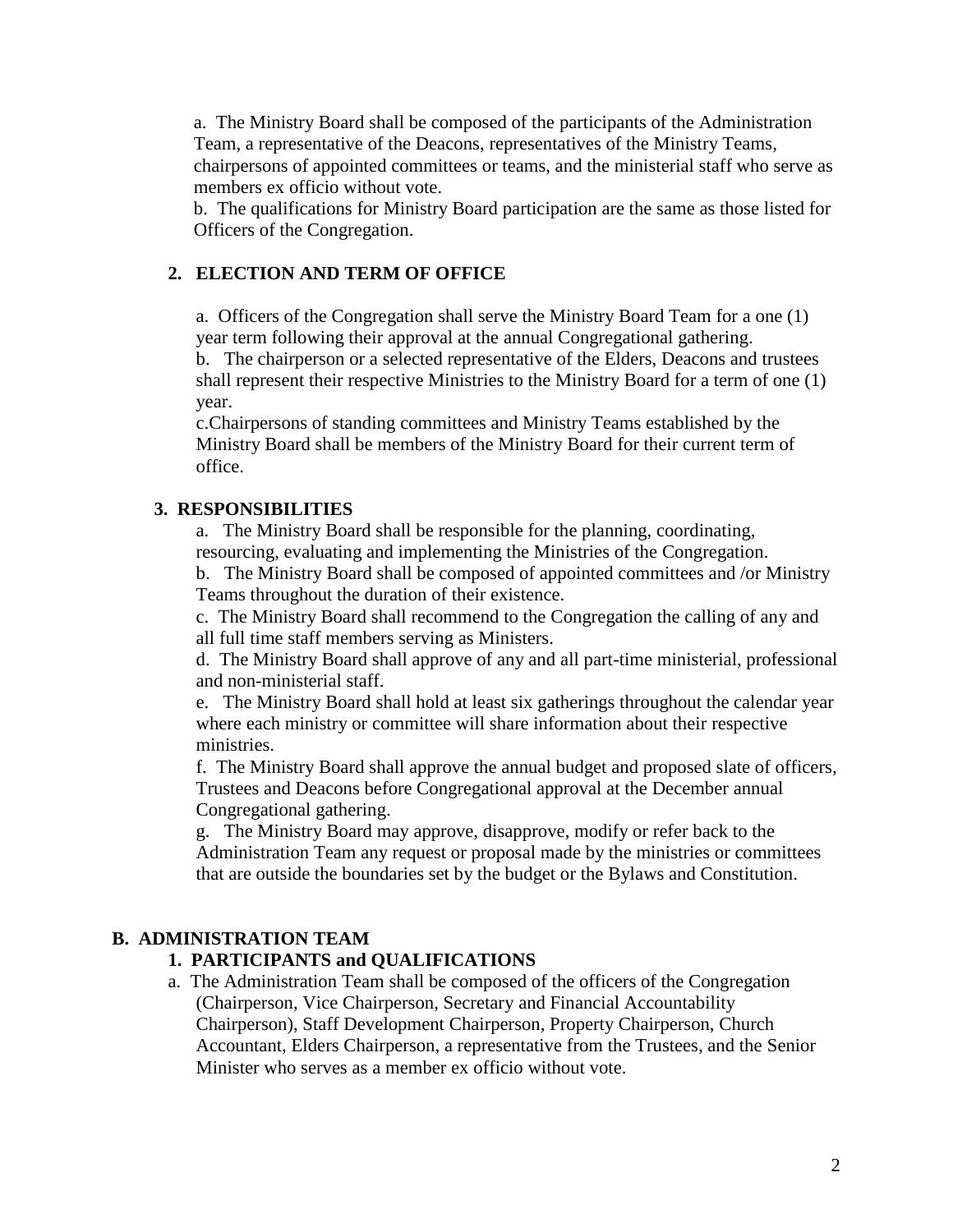b. The qualifications for Administration Team participation are the same as those listed for Officers of the Congregation.

## **2. ELECTION AND TERM OF OFFICE**

- a. Officers of the Congregation shall serve Administration Team for a one (1) year term following their approval at the annual Congregational gathering.
- b. The chairperson or a selected representative of the Elders, and trustees shall represent their respective Ministries to the Administration Team for a term of one (1) year.

## **3. RESPONSIBILITIES**

- a. The purpose of the Administration Team is to support, encourage and hold accountable the ministries and works of the Congregation.
- b. The Administration Team shall consist of those who are spiritually gifted in administration or management of people.
- c. The Administration Team serves as a policy-making body for the Congregation which must be submitted for approval to the Ministry Board and/or Congregation.
- d. The Administration Team shall establish Standing Committees or Teams based on the needs of the Congregation and name its chairperson with ratification by the Ministry Board.
- e. The Administration Team shall administer financial responsibilities under the direction of the Financial Accountability Team. Over-expenditure or requests for additional funds from organizations within the Congregation shall be approved or disapproved by the Administration Team and subsequently by the Ministry Board. The Administration Team will present the proposed annual budget to the Ministry Board in November for approval.
- f. The Administration Team shall administer personnel responsibilities under the direction of the chairperson of Staff Development. The team will be responsible for establishing and maintaining working agreements with all staff of the Congregation. The team shall prepare job descriptions, hold annual review of all staff of the Congregation, serve to counsel and advise all staff in personnel relationships.
- g. The Administration Team shall nominate candidates for Officers of the Congregation (Chairperson, Vice Chairperson, Secretary, and Financial Accountability Chairperson), Deacons and Trustees. These are to be approved by the Ministry Board and elected by the Congregation at its annual gathering in December. Nominations to any office may be made from the floor at the annual Congregational gathering.
- h. The Administration Team shall conduct an annual, end of the year, evaluation of the Ministry Board construct and participants. The evaluation shall address the effectiveness of each mission and make adjustments as necessary to meet the ever changing needs of the church. Each participant on the Ministry Board will be asked to review the church Mission Statement and the Seven (7) Elements of Our Faith to determine growth and to discern the participant's continued call to serve in their current capacity.

# **C. AUTHORITY FOR THE MINSTRY BOARD AND ADMINISTRATION TEAM**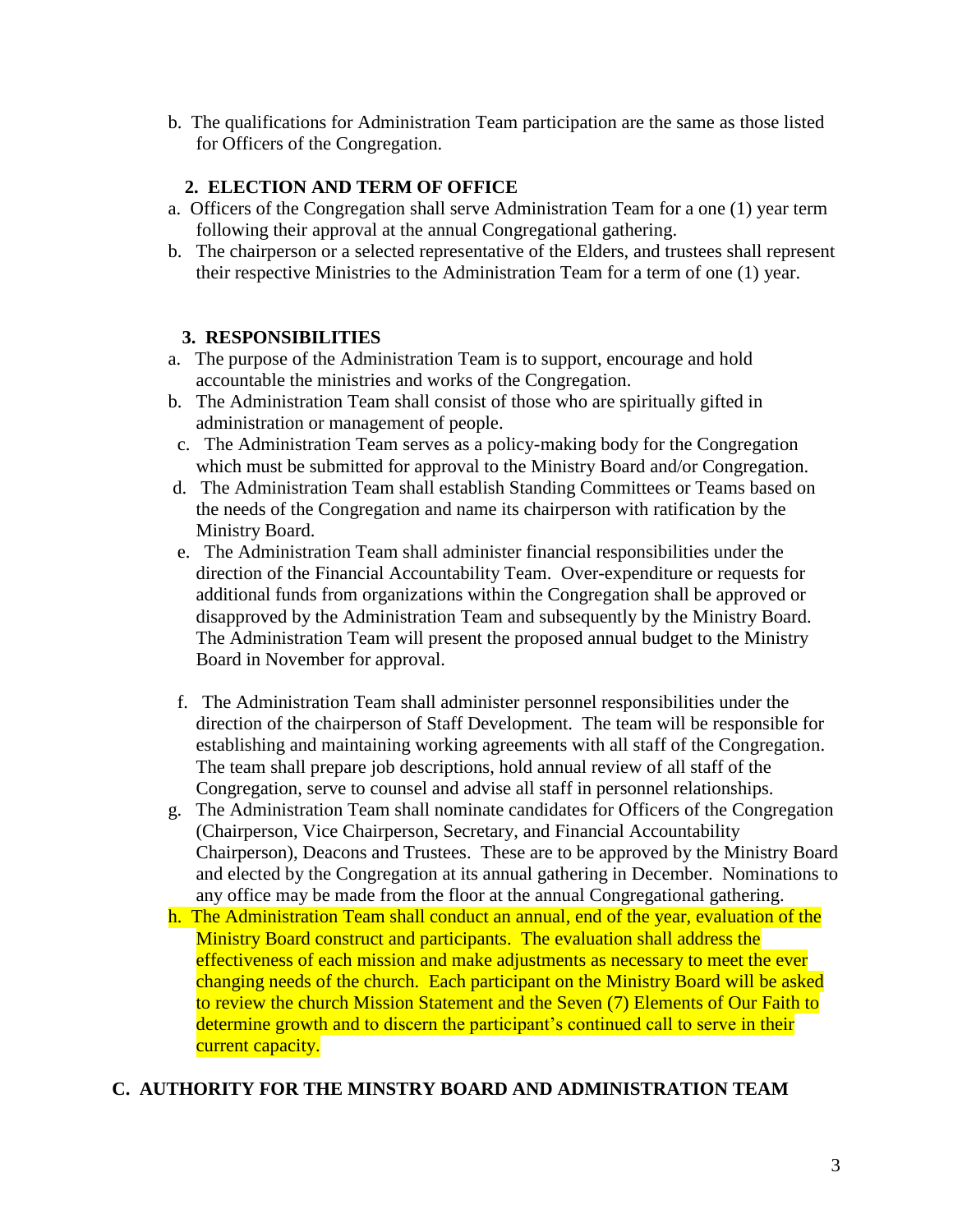- 1. Both the Ministry Board and Administration Team shall perform its duties according to the authority granted in the constitution or otherwise delegated to it by the Congregation.
- 2. In keeping with the traditions of the Christian Church (Disciples of Christ), the ultimate authority of the Congregation shall rest with the Congregation. All Ministries and organizations within the Congregation shall be responsible to the Ministry Board and Administration Team and through them to the Congregation.
- 3. Fifty percent (50%) of the representatives of the Ministry Board or Administration Team shall constitute a quorum.
- 4. Decisions within the Ministry Board and Administration Team will be made by consensus vote.
- 5. The Ministry Board and Administration Team will take into full account the responsibility of the Congregation to the total nurture, witness and mission of the Christian Church (Disciples of Christ) and the needs of the larger community.

## **D. FINANCIAL ACCOUNTABILITY TEAM**

1. The Financial Accountability Team shall report to the Ministry Board and Administration Team and shall understand and communicate budget needs to the Congregation.

2. The Financial Accountability Team shall be responsible for the weekly collection accounting and deposit. At least two (2) persons from the team shall count the weekly collection.

3. The Financial Accountability Team shall keep accurate records of income source, amount, distribution, and maintain a monthly balance sheet.

4. The Financial Accountability Team shall consist of at least six (6) members: the Financial Accountability Chairperson, Church Accountant, Senior Minister, the three (3) Trustees and any additional representatives of the Congregation as needed. Any additional participants shall be selected by the Financial Accountability Chairperson and be approved by the Administration Team and Ministry Board.

5. The Financial Accountability Team shall be responsible for the collation of the annual budget needs.

# **III. FULL-TIME MINISTERIAL STAFF**

## **A. RESPONSIBILITIES**

- 1. The Staff of the Congregation, under the leadership of the Senior Minister, shall perform acts of ministry according to their Spiritual Gifts and in cooperation with the chairperson of the Congregation and the Ministry Board and Administration Team.
- 2. The Staff shall oversee the various ministries of the church, assist in the leadership selection and training process and gather monthly with the Elder Chairperson and leaders of the five (5) Elder Teams to insure the needs of the church are being met. The Elder Teams are: Connection, Conflict, Crisis, Communion and Community.
- 3. The Staff shall be ex-officio members, without vote, of all Congregational organizations and the Ministry Board. The Senior Minister shall also be an ex-officio member, without vote, of the Administration Team.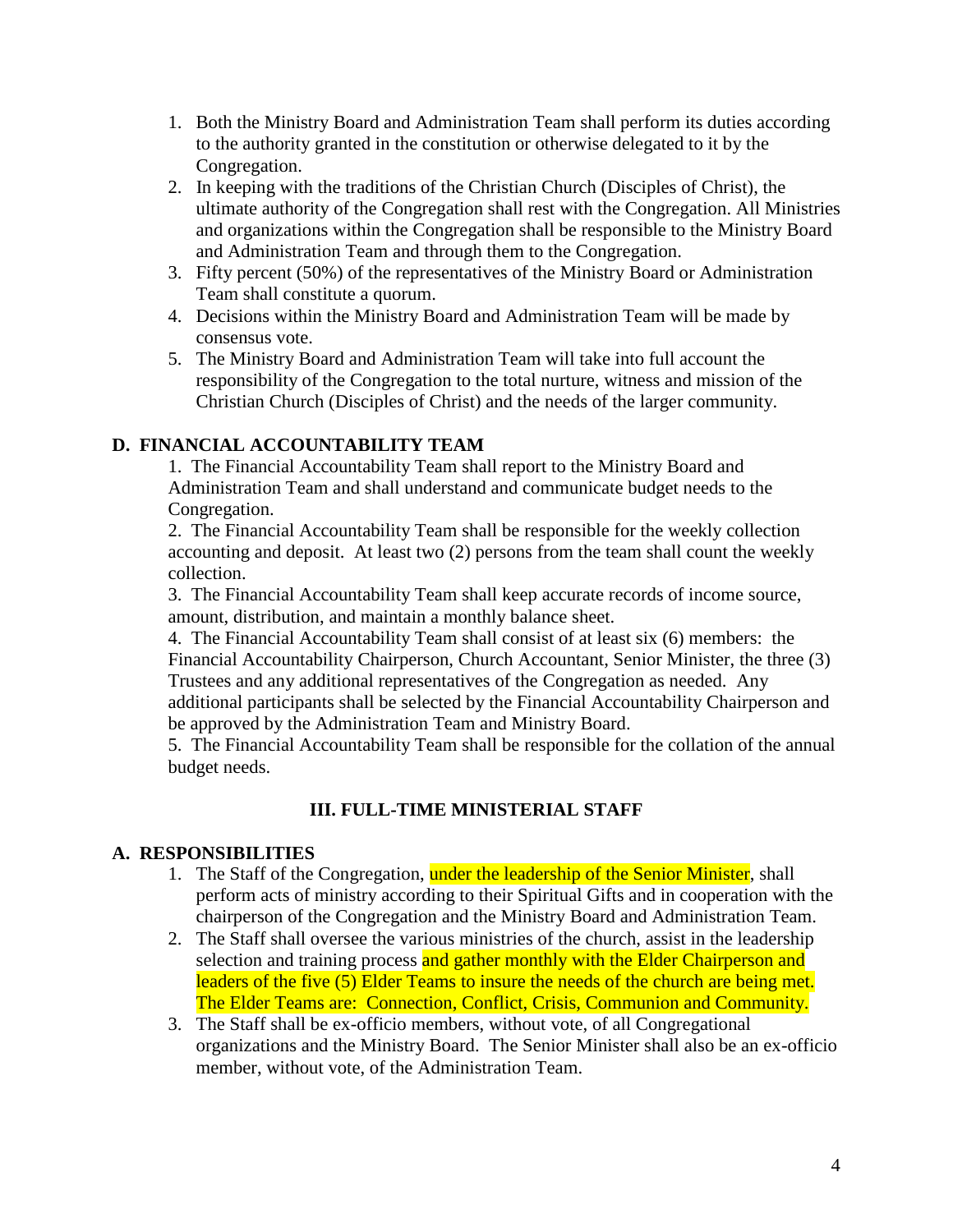4. The Staff operates out of the Apostle Paul's writing to the Ephesians, **"It was he who gave some to be apostles, some to be prophets, some to be evangelist, and some to be pastors and teachers, to prepare God's people for works of service, so that the body of Christ may be built up until we all reach unity in the faith and in the knowledge of the Son of God and become mature, attaining to the whole measure of the fullness of Christ." (4:11-13)**

## **B. SELECTION**

- 1. Full-time ministerial staff shall be chosen by the Congregation as hereinafter described:
	- a. A Ministerial Selection Team shall be appointed by the Staff Development Chairperson and be approved by the Administration Team and Ministry Board. It shall be chaired by the Chairperson of the Staff Development Team and consist of no less than five individuals.
	- b. At least one representative of the Elders and Deacons and a diverse group of men, women and youth actively engaged in a ministry within the church shall serve on the Ministerial Selection Team.
	- c. The Ministerial Selection Team shall utilize the resources made available to the Congregation by the Area and Regional Offices concerning prospective candidates.
	- d. The Ministerial Selection Team shall negotiate with only one prospective minister at a time; however, information may be secured on several persons in a given period.
	- e. The Ministerial Selection Team shall recommend a prospective minister to the Administration Team for administrative purposes before recommendation to the Ministry Board.
	- f. The Ministry Board, at a stated or called gathering, may approve the recommendation of the Ministerial Selection Team by a consensus of those present and voting. Upon approval, the Ministry Board shall recommend employment of the prospective minister to the Congregation.
	- g. The Congregation, in a stated or called gathering, may approve the recommendation of the Ministry Board by at least a two-thirds (2/3) majority of members present and voting.
	- h. Upon approval of the Congregation, the Staff Development Chairperson, on behalf of the Congregation, shall extend a call to the prospective minister and introduce the new minister to the Congregation.

# **C. TERMS OF EMPLOYMENT**

- 1. An agreement of employment setting forth the salary to be paid to the minister and other conditions of the call shall be provided to the minister, with a copy filed in the church office and with the Area and Regional office.
- 2. The Ministerial Selection Team negotiates the terms of any termination at the time of employment.

# **D. RESIGNATION**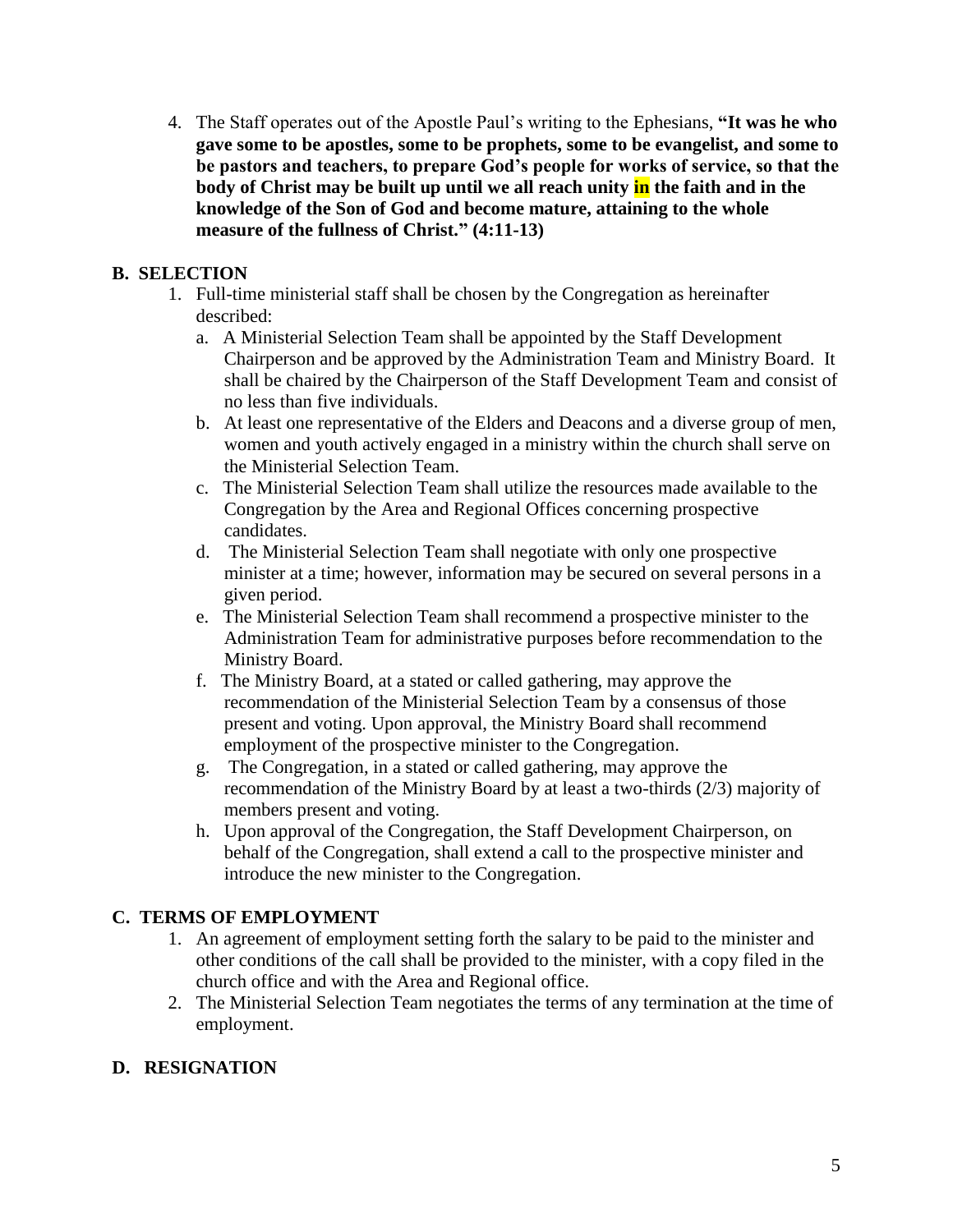- 1. Voluntary resignation of the minister shall be submitted to the Ministry Board in writing after consultation with the Administration Team and the Board of Elders.
- 2. Involuntary resignation of the minister shall be dealt with confidentially between the minister, the Staff Development Chairperson, the board of elders and the Area and Regional Ministers.
- 3. The Ministry Board shall approve an involuntary resignation of a minister by a consensus of members present and voting.

## **IV. OTHER PERSONNEL**

## **A. SELECTION**

- 1. Part-time ministerial and any professional or non-ministerial staff shall be selected by the following procedure:
	- a. A Selection Interview Team shall be appointed by the Staff Development Chairperson and the Senior Minister to oversee the process of seeking candidates to fulfill staff positions.
	- b. The Interview Team shall consist of individuals who will be affected by the prospective staff's ministry or responsibilities.
	- c. The Interview Team shall consist of no less than five individuals plus appropriate Staff.
	- d. Once a candidate is selected, the Staff Development Chairperson shall recommend the prospective part-time minister or staff to the Administration Team for administrative purposes before recommendation to the Ministry Board.
	- e. The Ministry Board, at a stated or called gathering, may approve the recommendation by a consensus of those present and voting.
	- f. Upon approval, a call shall be extended to the prospective staff member by the Staff Development Chairperson on behalf of the Congregation and shall be responsible for introducing new staff member to the Congregation.

## **B. RESIGNATION**

1. Voluntary or involuntary resignation of professional personnel other than the Senior/Administration Minister shall be dealt with confidentially between the Senior Minister, Administration Team and Staff Development Chairperson.

- a. Voluntary resignation of part-time Ministerial staff or professional or nonministerial staff shall be submitted in writing to the Senior Minister thirty (30) days in advance of the last expected date of employment.
- b. Involuntary resignation shall be dealt with between the Senior Minister, Administration Team and Staff Development Chairperson.
- c. The Ministry Board shall approve the resignation, voluntary or involuntary, upon recommendation of the Staff Development Chairperson.

# **V. ELDERS, DEACONS, TRUSTEES**

## **A. SELECTION, APPROVAL AND TERM OF OFFICE**

1. Selection of Elders shall be the responsibility of the Elders.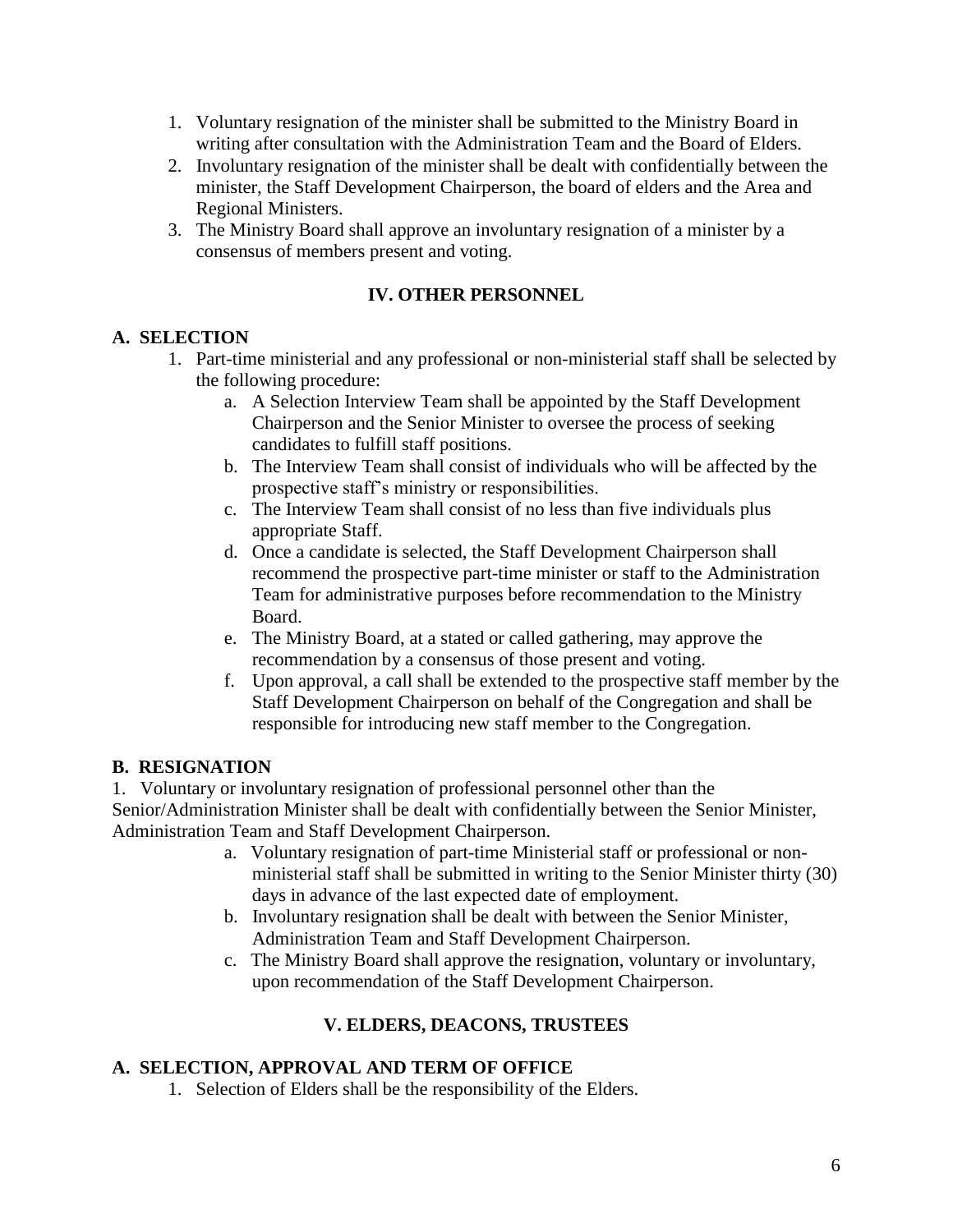- 2. Selection of the Deacons and Trustees shall be the responsibility of the Administration Team.
- 3. Approval for new Elders, Deacons, and Trustees will take place at the Ministry Board by a consensus of those present and voting followed by a Congregational vote supported by two-thirds (2/3) of members present at its annual gathering in December.
- 4. Replacements for Deacons and Trustees who have not fulfilled their term shall be the responsibility of the Administration Team and voted by a consensus of those present and voting.
- 5. Elders shall serve a three-year term with opportunities to serve consecutive terms without Congregational approval.
- 6. Deacons and Trustees shall serve a three-year without serving consecutive terms.
- 7. The number of Elders, Deacons, and Trustees are as follows:
	- a. Elders up to a ratio of 1 Elder per 13 in annual average worship attendance.
		- b. Deacons up to a ratio of 1 Deacon per 8 in annual average worship attendance.
		- c. Trustees not more than three  $(3)$ .

# **B. QUALIFICATIONS**

1. The qualifications for elders, deacons and trustees shall be the same as described for the officers of the Congregation in Bylaw 1(B).

# **C. RESPONSIBILITIES**

- 1. Elders shall elect their own chairperson; continue in their quest for personal Spiritual growth; promote the growth and welfare of the church; give spiritual oversight to the church; administer the Lord's Supper; visit the sick and homebound; engage in conflict resolution; understand, commit to and encourage the church's mission; support, assist, and share in the ministries of the church and the Staff; and mentor the Deacons, as needed. The Elders shall organize themselves into five (5) teams to address their responsibilities. The teams are: Connection, Conflict, Crisis, Communion and Community.
- 2. Deacons shall elect their own chairperson; continue in their quest for personal Spiritual growth; promote the growth and welfare of the church; assist the Elders in caring for the sick and homebound or be actively engaged in a ministry within the church; distribute the Lord's Supper and receive the offerings; prepare and care for the Lord's Supper; understand, commit to and encourage the church's mission; support, assist, and share in the ministries of the church and the Staff; and give supportive counsel when needed.
- 3. Trustees shall, under the direction of the Administration Team and subject to the approval of the Ministry Board and Congregation, act as legal agents of the Congregation in all business matters; insure that all Congregation property be held in the legal name of **Central Christian Church of Weatherford, Inc.**; have supervision over all endowment and trust funds; have supervision over a *permanent file* that records property transactions and financial condition of the church annually; insure that all property is adequately covered by insurance including liability